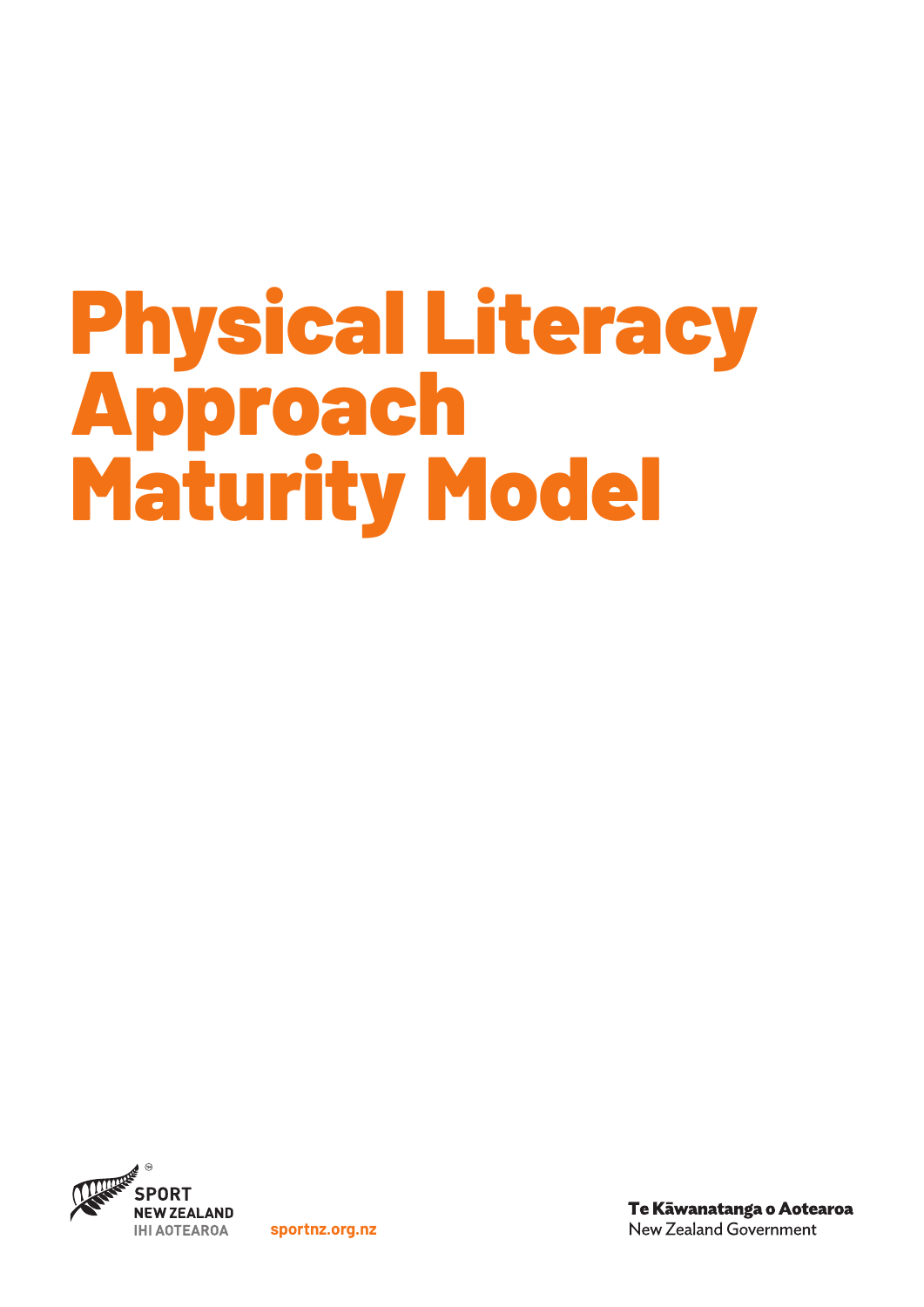## **Physical Literacy Approach**

The Physical Literacy Approach is one of the Three Approaches promoted by Sport New Zealand, and aims to deepen understanding about what is meant by 'quality support, opportunities and experiences'.

The approach emphasises putting the person or people involved at the centre of our decision-making, and considering and understanding their needs and choices in physical activity participation.

Putting 'the person' at the centre also means considering 'the person' in ways that makes sense to them, for example, within the context of their family, whānau, and environment.

This approach supports organisations to consider how they can support people's Physical Literacy.

A person's Physical Literacy is a combination of their motivation, confidence, and competence to be active, along with their knowledge and understanding about what role and value being active has for them and their lives.

Everyone has their own unique Physical Literacy that contributes to their overall wellbeing.

A person's Physical Literacy is not static or linear but constantly shaped by their experiences and interactions with others and their environment.

Quality opportunities and experiences support and shape Physical Literacy in a positive way, leading to people valuing and choosing physically active lifestyles.

A person's Physical Literacy reflects their context, environment, culture and world. It affects how, why and if they participate in physical activity.

By using this approach, our work:

- **•** promotes the contribution to being active has to overall wellbeing
- **•** is about fostering ongoing motivation, confidence and competence to be active, along with developing the knowledge and understanding of what value being active can have
- **•** requires us to consider the quality of the support, opportunities, and experiences we design, facilitate and deliver. These need to recognise and respond in a holistic way, involving the physical, social, emotional, cognitive and spiritual dimensions of people.
- **•** is focused on supporting people to value and choose physical activity (in a way that meets their needs) throughout their lives.

### **Physical Literacy Maturity Model**

Sport NZ has prepared a 'maturity model' for each of the Three Approaches.

This Physical Literacy Maturity Model is a self-assessment tool that aims to support your organisation to understand Physical Literacy maturity in multiple areas across the organisation. It will help you to identify the areas where your organisation has made progress and where it needs to develop as you embed the approach within your organisation. Using the model can help you to focus your time and energy effectively to support the Physical Literacy of New Zealanders.

## **Content of the maturity model**

The model is broken down into four domains: knowledge, attitudes, behaviour, and process, to help us understand the components of success within the Physical Literacy Approach.

Each domain is broken down into four levels of maturity: emerging, developing, consolidating and highly developed, with descriptions of what you might see within an organisation at each level. These will help you to explore where your organisation is currently operating and what you could focus on to further embed the approach within your organisation.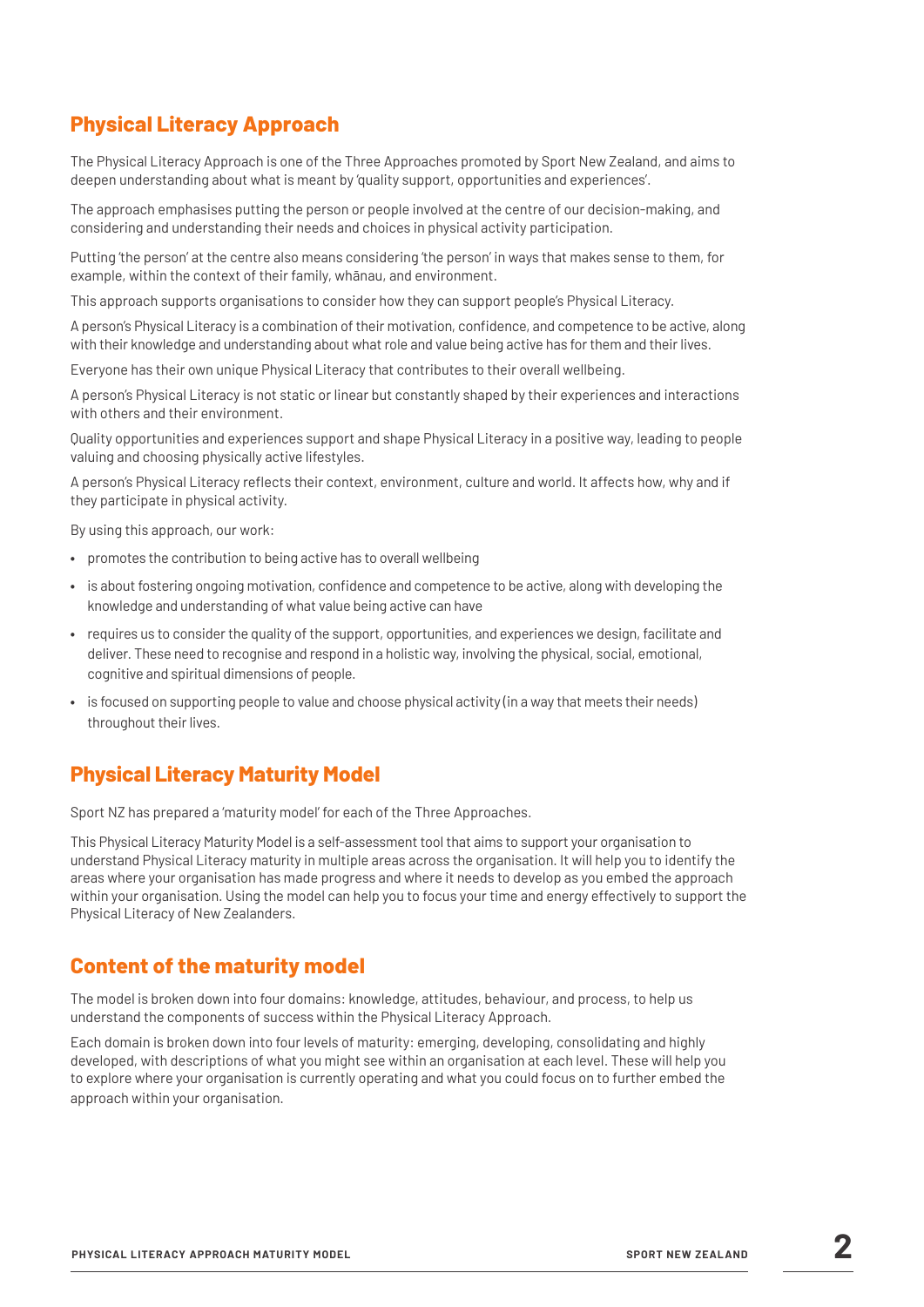## **How to use the Physical Literacy Approach Maturity Model**

The model should be completed at an organisational level (as opposed to an individual) and reflect the organisation's current level of maturity.

The value of the model is in the conversation within your organisation to determine where you are currently, and more importantly, what should happen next.

To complete the maturity model, an organisation should:

- **•** Consult with all relevant people across all tiers of the organisation (e.g. board, leadership, delivery). This could be completed team by team, and the team reflections contribute to reflections on the organisation.
- **•** Work through the model section by section.
- **•** Facilitate a discussion on the current practice within your organisation to reach a consensus on the current level of maturity under each theme. This should include considering examples of work that might demonstrate the level you are currently operating at. The examples and questions can help to guide these discussions.
- **•** Record the lower level of maturity if there is a disagreement and if only one part of the level is reached.
- **•** Identify priority areas and actions to support progression to the next level of maturity.
- **•** Complete the tool annually to assess progression and identify future activity.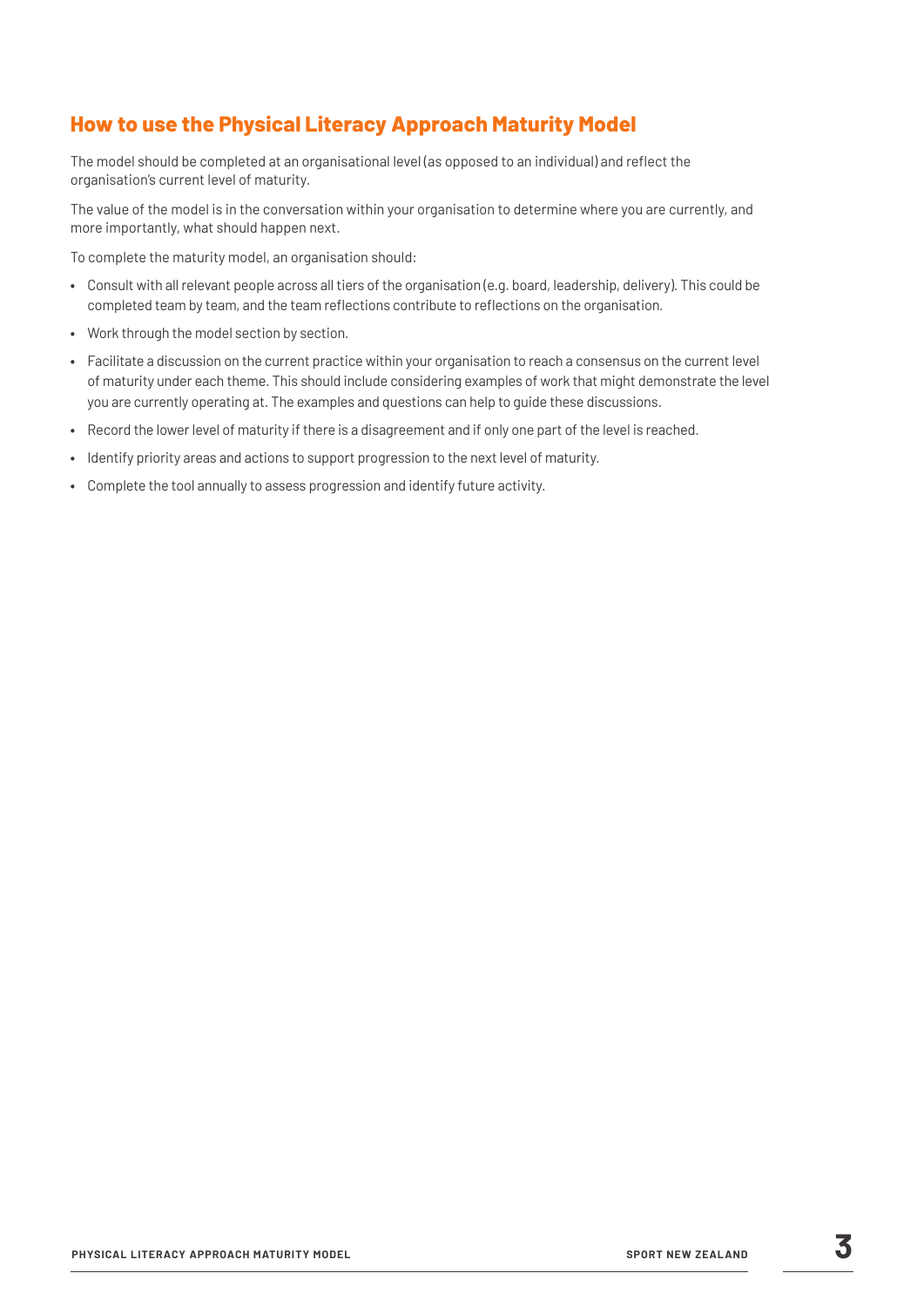# **Embedding a Physical Literacy Approach**

| <b>LEVEL OF MATURITY</b>                                                                                                                                                                                                                                                                                                                                                                         |                                                                                                                                                                                                                                                                                                                                                                                                          |                                                                                                                                                                                                                                                                                                                                                                                                       |                                                                                                                                                                                                                                                                                                                                                                                                               |
|--------------------------------------------------------------------------------------------------------------------------------------------------------------------------------------------------------------------------------------------------------------------------------------------------------------------------------------------------------------------------------------------------|----------------------------------------------------------------------------------------------------------------------------------------------------------------------------------------------------------------------------------------------------------------------------------------------------------------------------------------------------------------------------------------------------------|-------------------------------------------------------------------------------------------------------------------------------------------------------------------------------------------------------------------------------------------------------------------------------------------------------------------------------------------------------------------------------------------------------|---------------------------------------------------------------------------------------------------------------------------------------------------------------------------------------------------------------------------------------------------------------------------------------------------------------------------------------------------------------------------------------------------------------|
| Emerging-1                                                                                                                                                                                                                                                                                                                                                                                       | <b>Developing - 2</b>                                                                                                                                                                                                                                                                                                                                                                                    | <b>Consolidating - 3</b>                                                                                                                                                                                                                                                                                                                                                                              | Highly developed - 4                                                                                                                                                                                                                                                                                                                                                                                          |
| Please note, this scale helps inform and define the number of staff, management and board members that each description relates to:<br>Some - up to 25% of people, Many - up to 50% of people, Most - up to 75% of people, Mostly all - over 75% of people                                                                                                                                       |                                                                                                                                                                                                                                                                                                                                                                                                          |                                                                                                                                                                                                                                                                                                                                                                                                       |                                                                                                                                                                                                                                                                                                                                                                                                               |
| Knowledge                                                                                                                                                                                                                                                                                                                                                                                        |                                                                                                                                                                                                                                                                                                                                                                                                          |                                                                                                                                                                                                                                                                                                                                                                                                       |                                                                                                                                                                                                                                                                                                                                                                                                               |
| Some staff, management and<br>board members have <b>basic</b><br>knowledge of the concept<br>of Physical Literacy and can<br>apply that knowledge with<br>many partners, schools/<br>kura, organisations, and<br>communities.                                                                                                                                                                    | П<br>Many staff, management and<br>board members have good<br>knowledge of the concept<br>of Physical Literacy and can<br>apply that knowledge with<br>many partners, schools/<br>kura, organisations, and<br>communities.                                                                                                                                                                               | ΙI<br>Most staff, management and<br>board members have great<br>knowledge of the concept of<br>Physical Literacy and can apply<br>that knowledge in a practical<br>way with most partners,<br>schools/kura, organisations,<br>and communities.                                                                                                                                                        | All staff, management and<br>board members have excellent<br><b>knowledge</b> of the concept of<br>Physical Literacy and can apply<br>that knowledge in a practical<br>way with all partners, schools/<br>kura, organisations, and<br>communities.                                                                                                                                                            |
| <b>Attitudes</b>                                                                                                                                                                                                                                                                                                                                                                                 |                                                                                                                                                                                                                                                                                                                                                                                                          |                                                                                                                                                                                                                                                                                                                                                                                                       |                                                                                                                                                                                                                                                                                                                                                                                                               |
| Some staff, management and<br>board members believe in the<br>value of operating in a way that<br>supports people's Physical<br>Literacy and somewhat<br><b>believe</b> this will help to improve<br>outcomes with some partners,<br>schools/kura, organisations,<br>and communities.                                                                                                            | ΙI<br>Many staff, management and<br>board members believe in the<br>value of operating in a way that<br>supports people's Physical<br>Literacy, and believe this will<br>help to improve outcomes<br>with many partners, schools/<br>kura, organisations, and<br>communities.                                                                                                                            | $\mathsf{L}$<br>Most staff, management and<br>board members believe in<br>the value of operating in a<br>way that supports people's<br>Physical Literacy and believe<br>this will help to improve shared<br>outcomes with most partners,<br>schools/kura, organisations,<br>and communities.                                                                                                          | All staff, management and<br>board members believe in the<br>value of operating in a way that<br>supports people's Physical<br>Literacy and strongly believe<br>this will help to improve shared<br>outcomes with all partners,<br>schools/kura, organisations,<br>and communities.                                                                                                                           |
| <b>Behaviour</b>                                                                                                                                                                                                                                                                                                                                                                                 |                                                                                                                                                                                                                                                                                                                                                                                                          |                                                                                                                                                                                                                                                                                                                                                                                                       |                                                                                                                                                                                                                                                                                                                                                                                                               |
| Some staff, management and<br>board members demonstrate<br>behaviour and actions and<br>make decisions that support<br>people's Physical Literacy and<br>practices with some partners,<br>schools/kura, organisations,<br>and communities.<br>The Physical Literacy Approach<br>does not play a significant role<br>in the success of initiatives and<br>projects.                               | Many staff, management and<br>board members demonstrate<br>behaviour and actions and<br>make decisions that supports<br>people's Physical Literacy<br>with many partners, schools/<br>kura, organisations, and<br>communities.<br>The Physical Literacy Approach<br>plays a minor role in the<br>success of initiatives and<br>projects.                                                                 | Most staff, management and<br>board members continuously<br>demonstrate behaviour and<br>actions and make decisions<br>that supports people's Physical<br>Literacy with most partners,<br>schools/kura, organisations,<br>and communities.<br>The Physical Literacy Approach<br>is mostly involved in the success<br>of initiatives and projects.                                                     | <b>All</b> staff, management and<br>board members continuously<br>demonstrate behaviour and<br>actions and make decisions<br>that supports people's Physical<br>Literacy with all partners,<br>schools/kura, organisations,<br>and communities.<br>The Physical Literacy Approach<br>plays a significant role in the<br>success of all initiatives and<br>projects.                                           |
| <b>Processes</b>                                                                                                                                                                                                                                                                                                                                                                                 |                                                                                                                                                                                                                                                                                                                                                                                                          |                                                                                                                                                                                                                                                                                                                                                                                                       |                                                                                                                                                                                                                                                                                                                                                                                                               |
| Some staff, management<br>and board members actively<br>incorporate Physical Literacy<br>principles into planning,<br>monitoring and evaluation of<br>initiatives with some partners,<br>schools/kura, organisations,<br>and communities.<br>Our board does not incorporate<br>Physical Literacy principles into<br>strategy decisions and receives<br>updates on the impact of the<br>approach. | ΙI<br>Many staff, management<br>and board members actively<br>incorporate Physical Literacy<br>principles into planning,<br>monitoring and evaluation of<br>initiatives with many partners,<br>schools/kura, organisations,<br>and communities.<br>Our board minimally<br>incorporates Physical Literacy<br>principles into strategy<br>decisions and receives updates<br>on the impact of the approach. | ΙI<br>Most staff, management<br>and board members actively<br>incorporate Physical Literacy<br>principles into planning,<br>monitoring and evaluation of<br>initiatives with most partners,<br>schools/kura, organisations,<br>and communities.<br>Our board mostly incorporates<br>Physical Literacy principles into<br>strategy decisions and receives<br>updates on the impact of the<br>approach. | Ш<br>All staff, management and<br>board members actively<br>incorporate Physical Literacy<br>principles into planning,<br>monitoring and evaluation of<br>all initiatives with all partners,<br>schools/kura, organisations,<br>and communities.<br>Our board fully incorporates<br>Physical Literacy principles into<br>strategy decisions and receives<br>regular updates on the impact<br>of the approach. |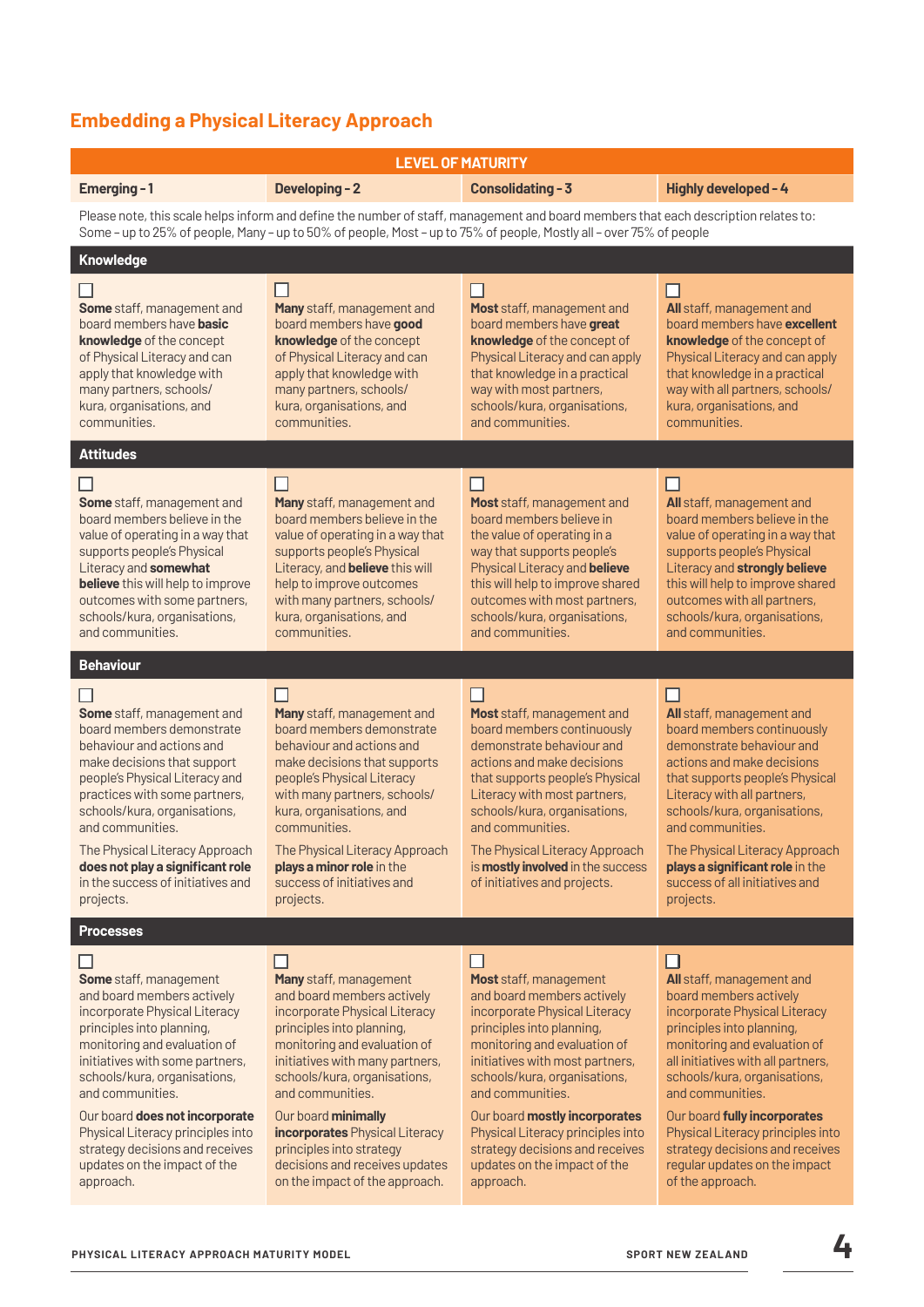#### **What this might look like in practice**

#### **Knowledge**

Our organisation has excellent knowledge in:

- understanding the components of Physical Literacy (motivation, confidence, competence, knowledge and understanding about the value of being active)
- reviewing, reflecting, and where necessary, adapting activities, events and programmes by looking at how they support individual's Physical Literacy
- comprehending how the holistic nature of individuals (physical, social, emotional, cognitive and spiritual) impacts upon physical activity participation
- comprehending how physical activity impacts on individuals and their whānau and communities in a holistic way (physically, socially, emotionally, cognitively and spiritually)
- advocating and communicating the contribution of physical activity to wellbeing, to a range of organisations and stakeholders
- understanding life stage and developmental considerations in physical activity provision
- articulating and discussing the concept of Physical Literacy using language that is appropriate for the communities we work in.

#### **Attitudes**

Our organisation believes that it is important to:

- understand, celebrate and cater for the diversity and uniqueness of participants
- engage and value the views of people they want to work with in almost all decision-making and planning processes
- focus and promote the holistic impact of physical activity experiences
- support our partners and communities to consider how they foster a lifelong value and commitment to physical activity for everyone in their communities
- continue learning, sharing and discussing as an organisation how the concept of Physical Literacy is impacting our work.

#### **Behaviour**

Our organisation seeks to:

- explore new ways to enhance the understanding across communities of the value of being active
- use the idea of 'quality support, opportunities and experiences' as a lens to test and review programmes, policies and practices
- build collaborative networks across a diverse range of partners to further reinforce the contribution being active has to overall wellbeing
- clearly demonstrate how a focus on Physical Literacy influences the activities, events and programmes of the organisation
- prioritise learning and development opportunities across the organisation to further develop Physical Literacy knowledge and practical implementation
- explore new ways of connecting with people not currently active to consider how best to support their Physical Literacy journey.

#### **Processes**

Our organisation has processes and systems in place to:

- articulate, promote and celebrate the wider value of physical activity
- share knowledge, expertise, and best practice across our organisation and with our board about using the concept of Physical Literacy
- support new staff, management and board members to build their knowledge and understanding of the Physical Literacy Approach
- support the ongoing capability of staff through our workforce development plan
- support staff in annual planning and to incorporate Physical Literacy principles within annual plans.